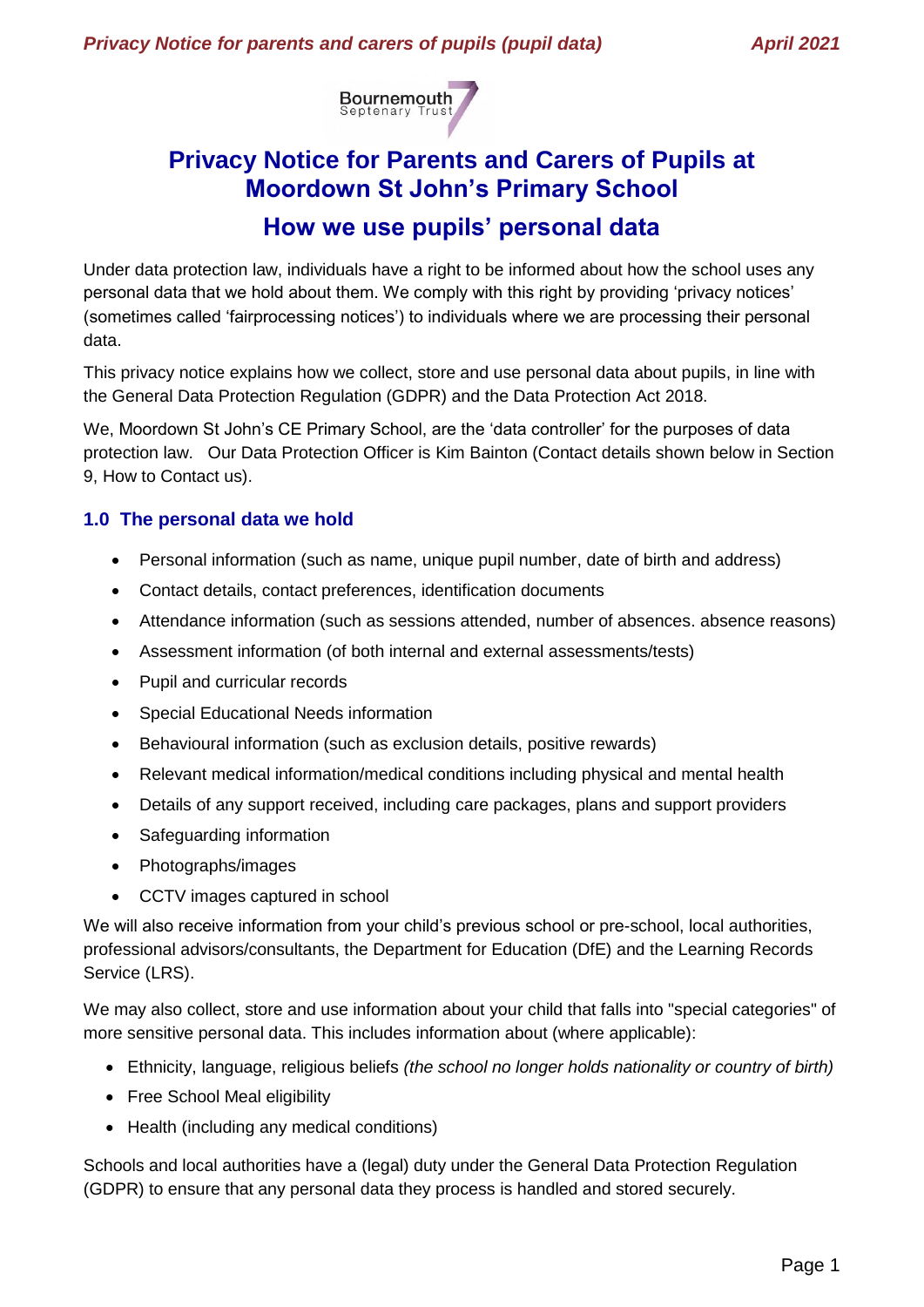## **2.0 Why we use this data**

We use pupil data:

- to support pupil learning
- to monitor and report on pupil progress
- to provide appropriate pastoral care
- to have relevant medical information on each child
- to protect pupil welfare
- to have emergency contacts for each child
- to administer admissions waiting lists
- to assess the quality of our services
- to comply with the law regarding data sharing, including sharing data with the local authority, the Department for Education and the NHS.
- To carry out research

## **3.0 Our lawful basis for using this data**

We only collect and use pupils' personal data when the law allows us to. Most commonly, we process it where:

- We need to comply with a legal obligation (eg The Education Act 1996)
- We need it to perform an official task in the public interest

Less commonly, we may also process pupils' personal data in situations where:

- We have obtained consent to use it in a certain way
- We need to protect the individual's vital interests (or someone else's interests)

Where we have obtained consent to use pupils' personal data, this consent can be withdrawn at any time. We will make this clear when we ask for consent, and explain how consent can be withdrawn.

Some of the reasons listed above for collecting and using pupils' personal data overlap, and there may be several grounds which justify our use of this data.

We also need to use sensitive personal data called "special category data" which requires more protection to keep it safe. This is often information you would not want to be widely known and is very personal to your child. It includes ethnicity, language, religious beliefs, free school meal eligibility, health (including any medical conditions), service child indicator.

We will take extra care of this data. The legal reason for us to collect and use this personal information is:

- to perform our statutory duties and it is required by law
- for reasons of public interest.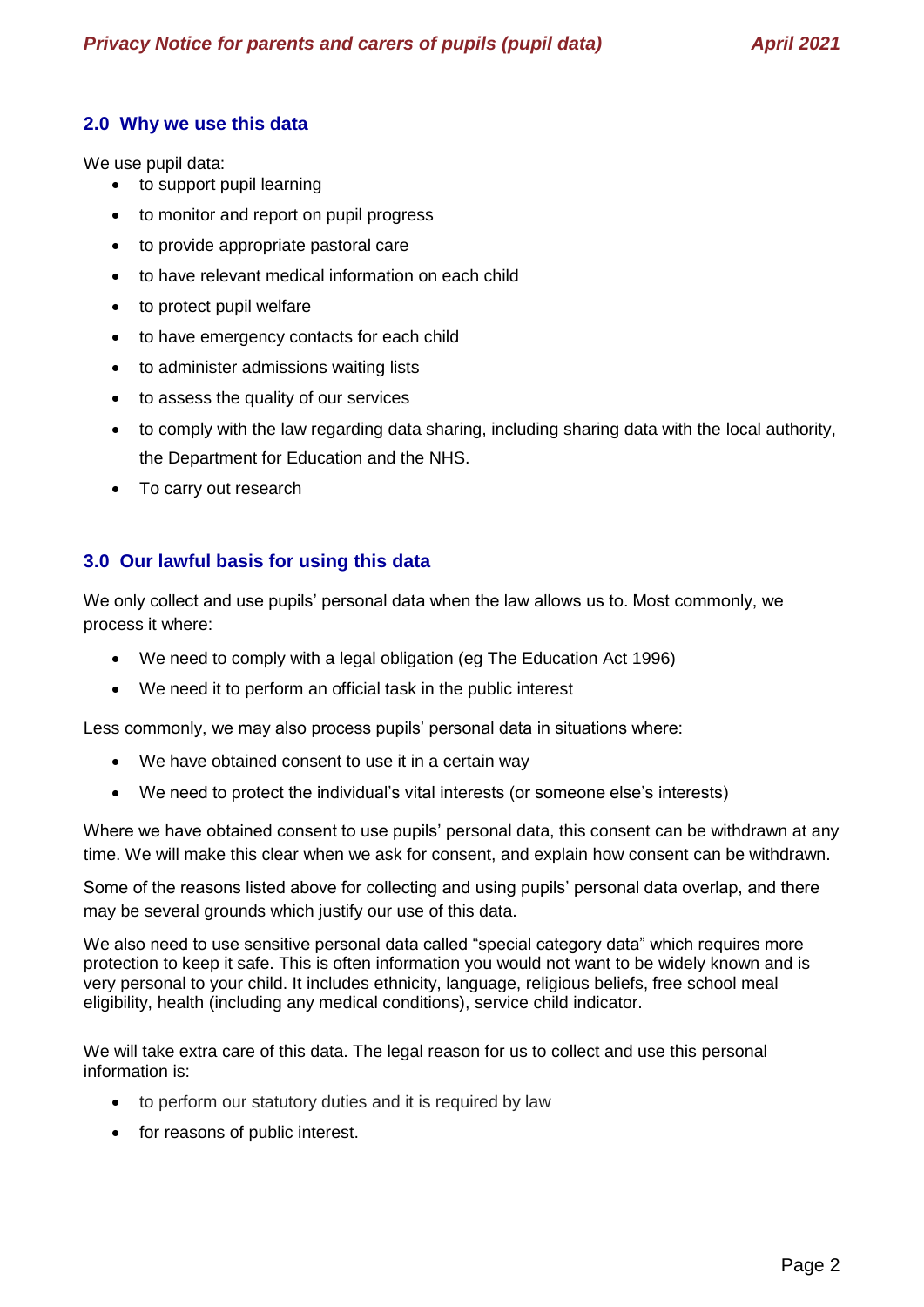## **4.0 Collecting pupil information**

Whilst the majority of pupil information you provide to us is mandatory, some of it is provided on a voluntary basis. In order to comply with the General Data Protection Regulation, we will inform you whether you are required to provide certain pupil information to us or if you have a choice in this.

#### **5.0 How we store this data**

We keep information about pupils on computer systems and sometimes on paper.

We hold pupils' education records securely until they change school. The records will be transferred to the new school(s), where they will be retained until the pupil reaches reach the age of 25, after which they will be safely destroyed.

We may also keep data beyond their attendance at our school if this is necessary in order to comply with our legal obligations.

Full details of our data retention schedule can be found in the Information Management Toolkit for Schools, which is in the policies / Data protection/GDPR section of our website.

#### **6.0 Data sharing**

We do not share information about pupils with any third party without consent unless the law and our policies allow us to do so.

Where it is legally required, or necessary (and it complies with data protection law) we may share personal information about pupils with:

- *The Academy Trust – for monitoring and school improvement purposes*
- *Our local authority – to meet our legal obligations to share certain information with it, such as safeguarding concerns and exclusions (see below); to verify parental applications for financial support made under the Test and Trace Support Payment Scheme.*
- *The Department for Education (DfE) – to meet our legal obligations to share certain information (see below)*
- *Educators and examining bodies – such as for administration of Key Stage 2 SATs*
- *Professional bodies, advisors and consultants such as for school improvement*
- *Catering and Free School Meal Providers – for the provision of meals*
- *School Nursing Service – inoculations/height and weight checks/school health checks*
- *NHS Vision Service – school eyesight checks*
- *NHS Dental Service – school dental checks*
- *NHS Test and Trace Covid 19 – to report on those in close contact with anyone who has tested positive for Covid-19 within the setting.*
- *Pupil's parents/carers/representatives – to report on pupil progress*
- *Suppliers and service providers – to enable them to provide the service we have contracted them for*
- *Health and social welfare organisations – such as to provide advice/support*
- *Charities and voluntary organisations – such as to provide advice/support*
- *Police forces, courts, tribunals such as for the prevention/detection of crime or fraud; or there is an issue with a pupil that puts the safety of other pupils or staff at risk*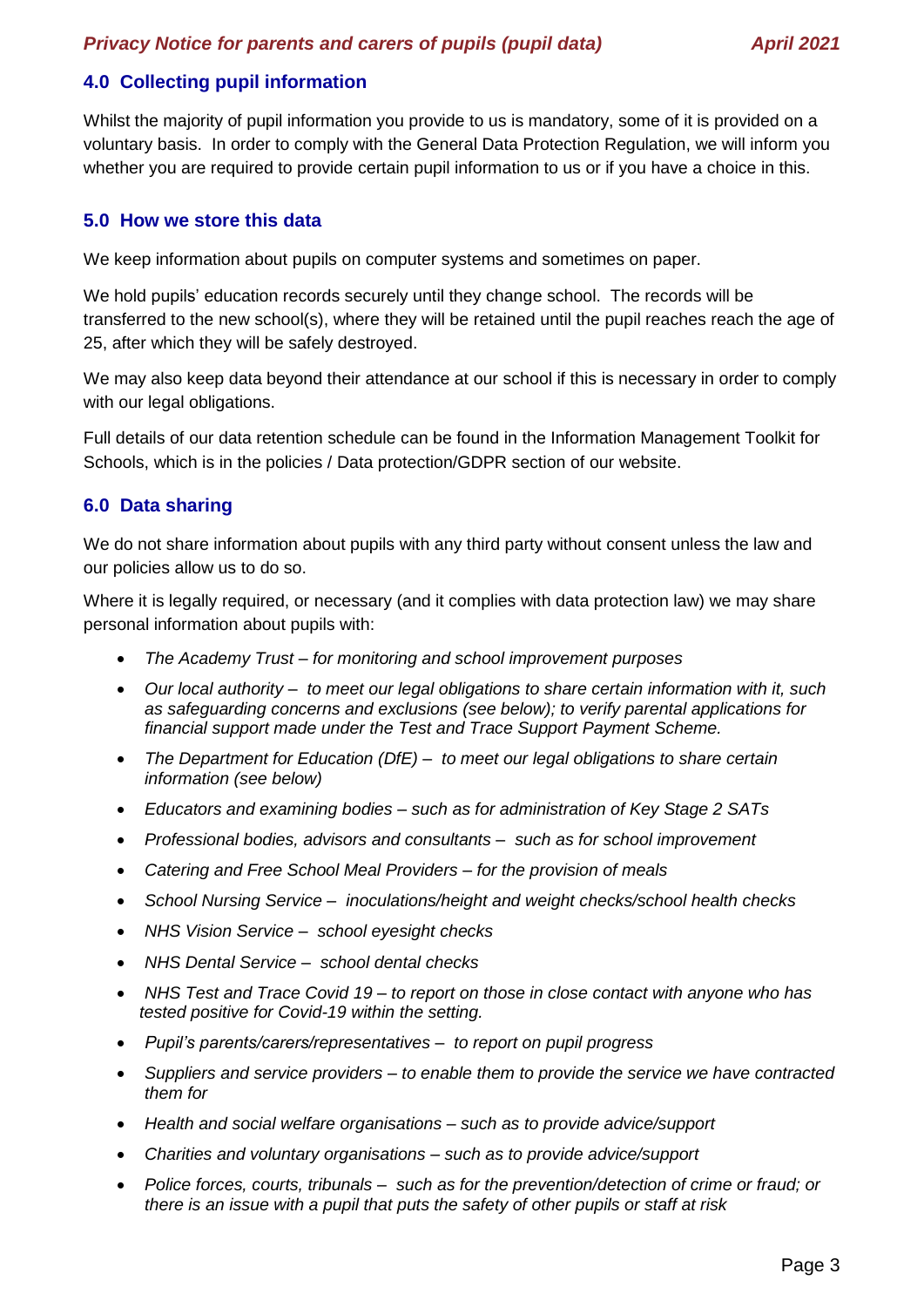- *Survey and research organisations ~ such as for statistical analysis/school improvement*
- *Charities and voluntary organisations – such as to provide support/advice*

We may also share basic pupil data with the following in order to set up:

- *Teaching & learning websites and apps for pupils to use in school and/or at home*
- *Electronic messaging service for parents*
- *Online parents' evening booking system*
- *Online payments services*
- *School photograher*

As part of the statutory school inspection process, we are required to share pupil information with our regulators, OfSTED and SIAMS (Statutory Inspection of Anglican and Methodist Schools). Information may also be shared with our auditors. Where possible such data is anonymised before sharing.

Occasionaly we may share information with the Health and Safety Executive as part of our legal obligation to report certain accidents/incidents/near misses under RIDDOR (Reporting of Injuries, Diseases and Dangerous Occurrences Regulations).

#### **Data sharing with the Department for Education (DfE)**

We share pupil data with the Department for Education (DfE) on a statutory basis. This data sharing underpins school funding and educational attainment policy and monitoring.

We are required to share information about our pupils with the (DfE) under requiation 5 of The Education (Information About Individual Pupils) (England) Regulations 2013.

#### **Data sharing with the Local Authority**

We share pupil data with the local authority on a statutory basis. There are several acts and regulations that require the share of data between schools and the local authority including;

- Education Act 1996
- Education Act 2002
- Education and Inspections Act 2006
- Education (Pupil Registration) (England) Regulations 2006
- Education (Information About Individual Pupils) (England) Regulations 2013
- Education (Pupil Registration) (Amendment) (England) Regulations 2016
- Education Act 2002, as amended by the Education Act 2011;
- School Discipline (Pupil Exclusions and Reviews) (England) Regulations 2012;
- Education (Provision of Full-Time Education for Excluded Pupils) (England) Regulations 2007, as amended by the Education (Provision of Full-Time Education for Excluded Pupils) (England) (Amendment) Regulations 2014.

The local authority also provides information to the Health Service and the LA Youth Service on behalf of the school. Where possible data is anonymised before sharing.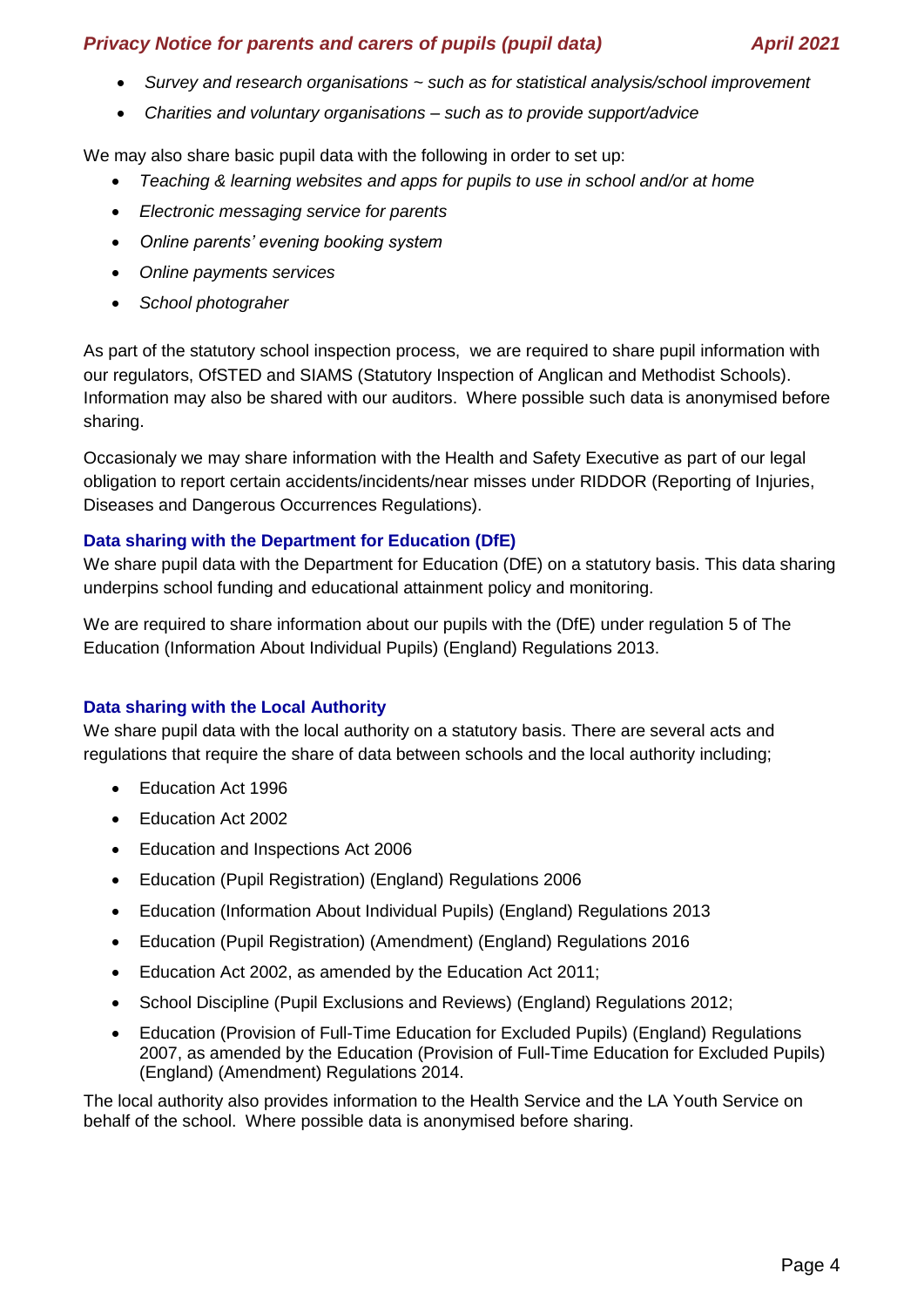#### **Data sharing with NHS Test and Trace – Covid-19**

The law on protecting personally identifiable information, known as the General Data Protection Regulation (GDPR), allows Public Health England to use the personal information collected by NHS Test and Trace Service.

Therefore if required to do so by the NHS Test and Trace Services, Moordown St John's Primary School will provide the contact details of all children and adults that have been in close contact with anyone that has tested positive for Covid-19 within the setting.

This is in accordance with Article 6(1)(e)of the GDPR *'processing is necessary for the performance of a task carried out in the public interest'.*

For more information please see the following government guidance. [https://www.gov.uk/guidance/nhs-test-and-trace-how-it-works#how-nhs-test-and-trace-service](https://www.gov.uk/guidance/nhs-test-and-trace-how-it-works#how-nhs-test-and-trace-service-works)[works](https://www.gov.uk/guidance/nhs-test-and-trace-how-it-works#how-nhs-test-and-trace-service-works)

<https://contact-tracing.phe.gov.uk/help/privacy-notice>

#### **6.1 Data collection requirements:**

To find out more about the data collection requirements placed on us by the Department for Education (for example; via the school census) go to [https://www.gov.uk/education/data-collection](https://www.gov.uk/education/data-collection-and-censuses-for-schools)[and-censuses-for-schools.](https://www.gov.uk/education/data-collection-and-censuses-for-schools)

#### **6.2 The National Pupil Database**

The National Pupil Database (NPD) is owned and managed by the Department for Education and contains information about pupils in schools in England. It provides invaluable evidence on educational performance to inform independent research, as well as studies commissioned by the department. It is held in electronic format for statistical purposes. This information is securely collected from a range of sources including schools, local authorities and awarding bodies.

We are required by law to provide information about our pupils to the DfE as part of statutory data collections such as the school census.. Some of this information is then stored in the NPD. The law that allows this is the Education (Information About Individual Pupils) (England) Regulations 2013.

To find out more about the NPD, go to [https://www.gov.uk/government/publications/national-pupil](https://www.gov.uk/government/publications/national-pupil-database-user-guide-and-supporting-information)[database-user-guide-and-supporting-information.](https://www.gov.uk/government/publications/national-pupil-database-user-guide-and-supporting-information)

The department may share information about our pupils from the NPD with third parties who promote the education or well-being of children in England by:

- conducting research or analysis
- producing statistics
- providing information, advice or guidance

The department has robust processes in place to ensure the confidentiality of our data is maintained and there are stringent controls in place regarding access and use of the data. Decisions on whether the DfE releases data to third parties are subject to a strict approval process and based on a detailed assessment of:

- who is requesting the data
- the purpose for which it is required
- the level and sensitivity of data requested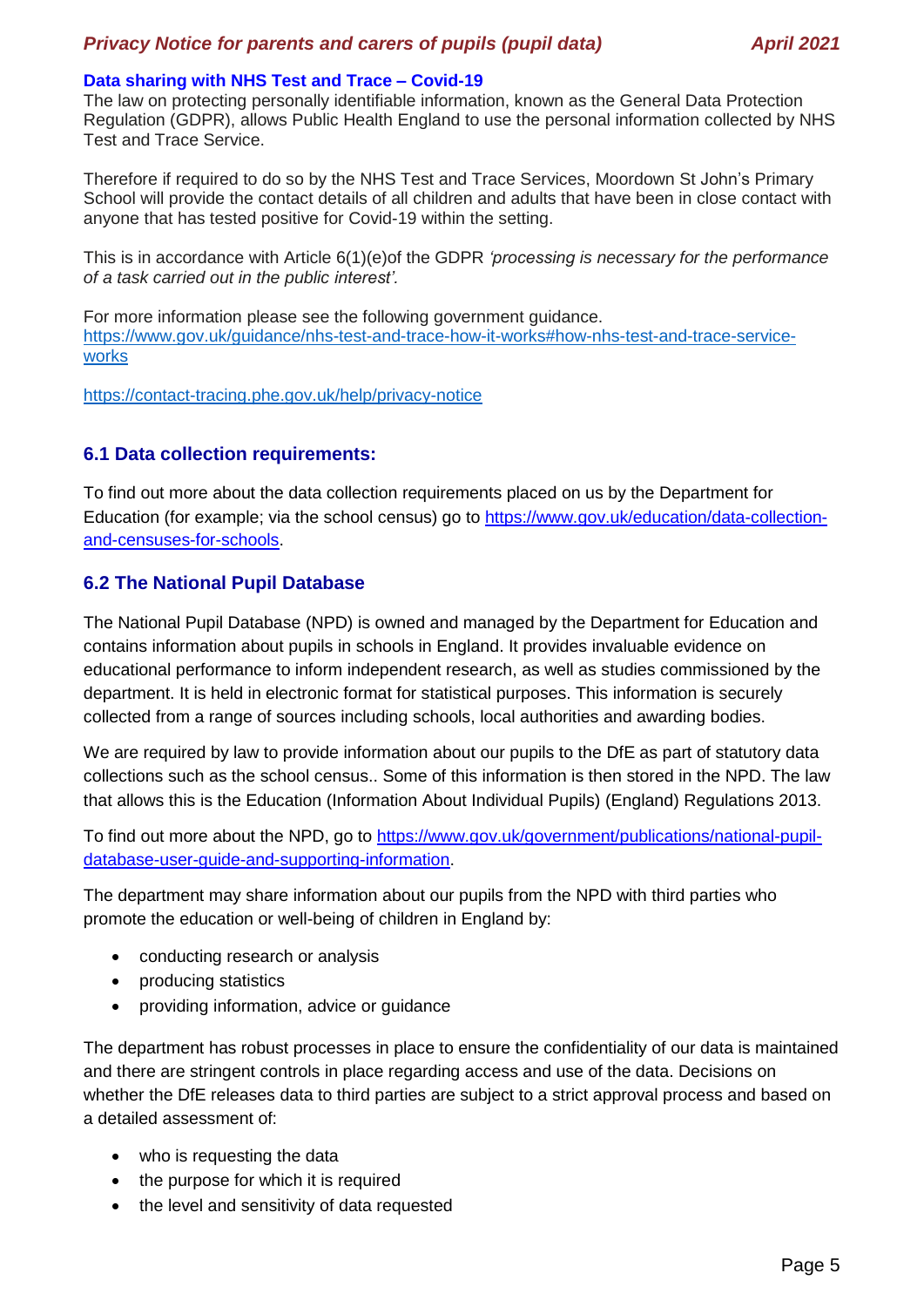• the arrangements in place to store and handle the data

To be granted access to pupil information, organisations must comply with strict terms and conditions covering the confidentiality and handling of the data, security arrangements and retention and use of the data.

For more information about the department's data sharing process, please visit: <https://www.gov.uk/data-protection-how-we-collect-and-share-research-data>

For information about which organisations the department has provided pupil information, (and for which project), please visit the following website: <https://www.gov.uk/government/publications/national-pupil-database-requests-received>

To contact the DfE:<https://www.gov.uk/contact-dfe>

## **6.3 Transferring data internationally**

Where we transfer personal data to a country or territory outside the European Economic Area, we will do so in accordance with data protection law.

## **7.0 Your rights: requesting access to your child's personal data (Subject Access Request)**

Under data protection legislation, parents and pupils have the right to request access to information about them that we hold.

Parents/carers can make a request with respect to their child's data where the child is not considered mature enough to understand their rights over their own data (usually under the age of 12), or where the child has provided consent.

Parents also have the right to make a subject access request with respect to any personal data the school holds about them.

To make a Subject Access Request for personal information please contact our Data Protection Lead, Nicky Armstrong. *Please see Point 9 'How to contact us'.*

For most of the year, we will aim to provide this information in a timely manner, but during school holidays this may become more difficult.

As an Academy, there is no automatic parental right of access to your child's educational record. The school may choose to provide this upon request, however the best interests of the child will always be considered. To request access to your child's educational record, please contact The Board of Directors, via our Data Protection Lead. If access is agreed, this information will usually be provided free of charge.

## **7.1 Your other rights regarding your child's data**

Under data protection law, individuals have certain rights regarding how their personal data is used and kept safe. You have the right to: